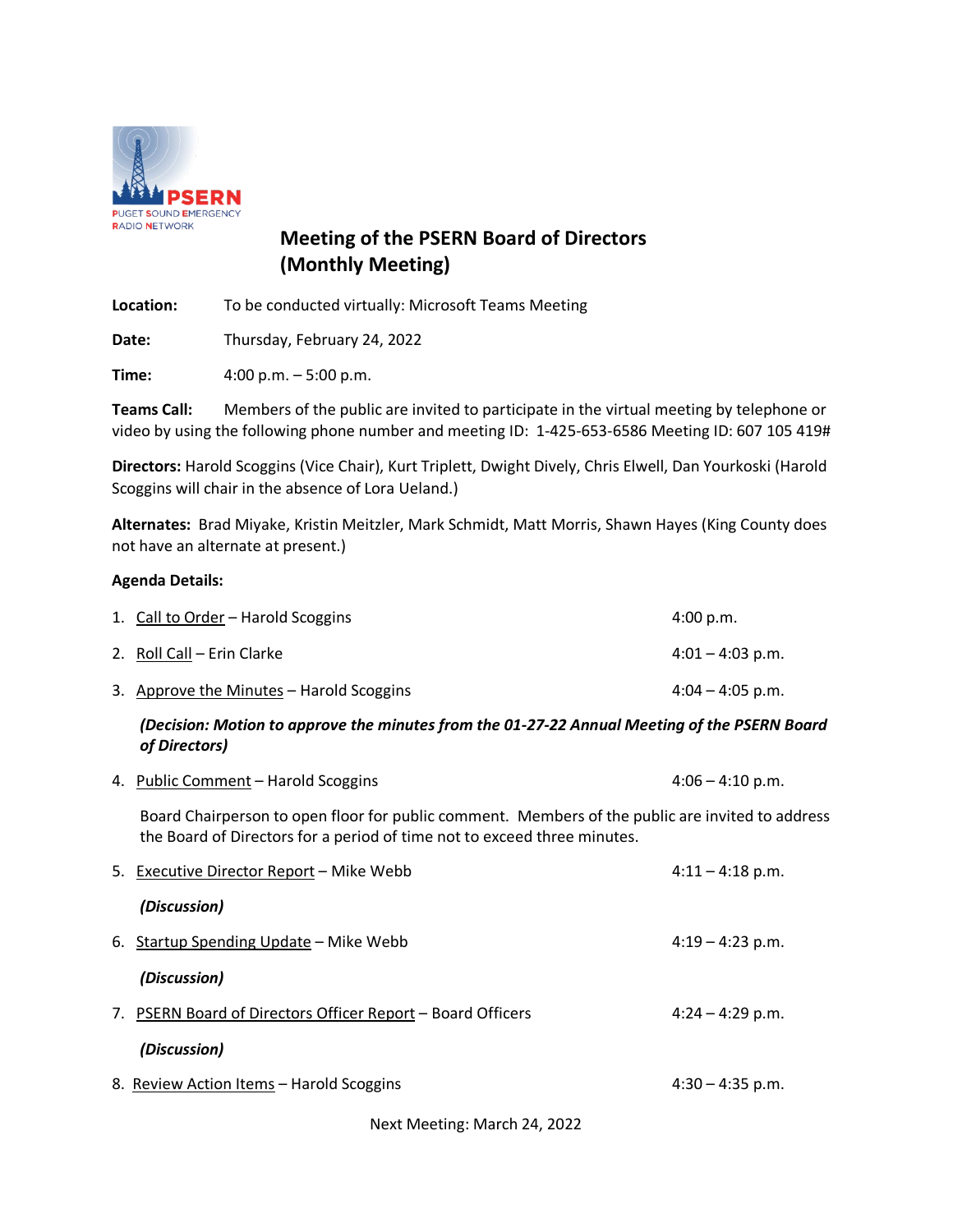

## **Meeting of the PSERN Board of Directors – Meeting Minutes**

**Location:** Microsoft Teams Meeting

**Date:** Thursday, January 27, 2022

**Time:** 4:00 p.m. – 5:00 p.m.

**Teams Call:** Members of the public were invited to participate in the virtual meeting by telephone or video by using the following phone number and meeting ID: 1-425-653-6586 Meeting ID: 607 105 419#

#### **Attendees**:

- **Directors:** Lora Ueland (Chair), Harold Scoggins, Kurt Triplett, Dwight Dively, Chris Elwell, Dan Yourkoski
- **Alternates:** Kristin Meitzler, Mark Schmidt
- **Directors Absent:** Chris Elwell
- **Other Attendees:** Spencer Bahner, Tom Bloomingdale, Mahak Chopra, Erin Clarke**,** Sean Douglas, Armand Eichorn, Adrian Englet, Hank Krajewski, Dino Lamana, Kristin Meitzler, David Mendel, Kimberly Nuber, Nic Prior, Mark Schmidt, Joel Thornton, Michael Webb, Ellen Whitely, Thomas Wood

#### **Meeting Minutes:**

- 1. Call to Order Lora Ueland **4:00 p.m.** 4:00 p.m. • The Chair called the meeting to order at 4:00.
- 2.  $\text{Roll Call} \text{Erin Clarke}$  4:00 4:01 p.m.
	- Quorum was noted.
- 3. Approve the Minutes Board Chairperson  $4:01 4:02$  p.m.

## *(Decision: Motion to approve the minutesfrom the 12-09-21 Regular Meeting of the PSERN Board of Directors)*

**MOTION:** A motion was made to approve the minutes of the meeting held on 9<sup>th</sup> December 2021 by Dwight Dively. It was seconded by Chief Harold Scoggins. The Board members unanimously approved the motion.

4. Public Comment – Board Chairperson 4:02 – 4:03 p.m.

- There were no public comments.
- 5. PSERN Year in Review and Executive Director Report Mike Webb 4:03 4:08 p.m.

• Mike Webb presented a summary of the actions and achievements of the board since April 2021 to include 11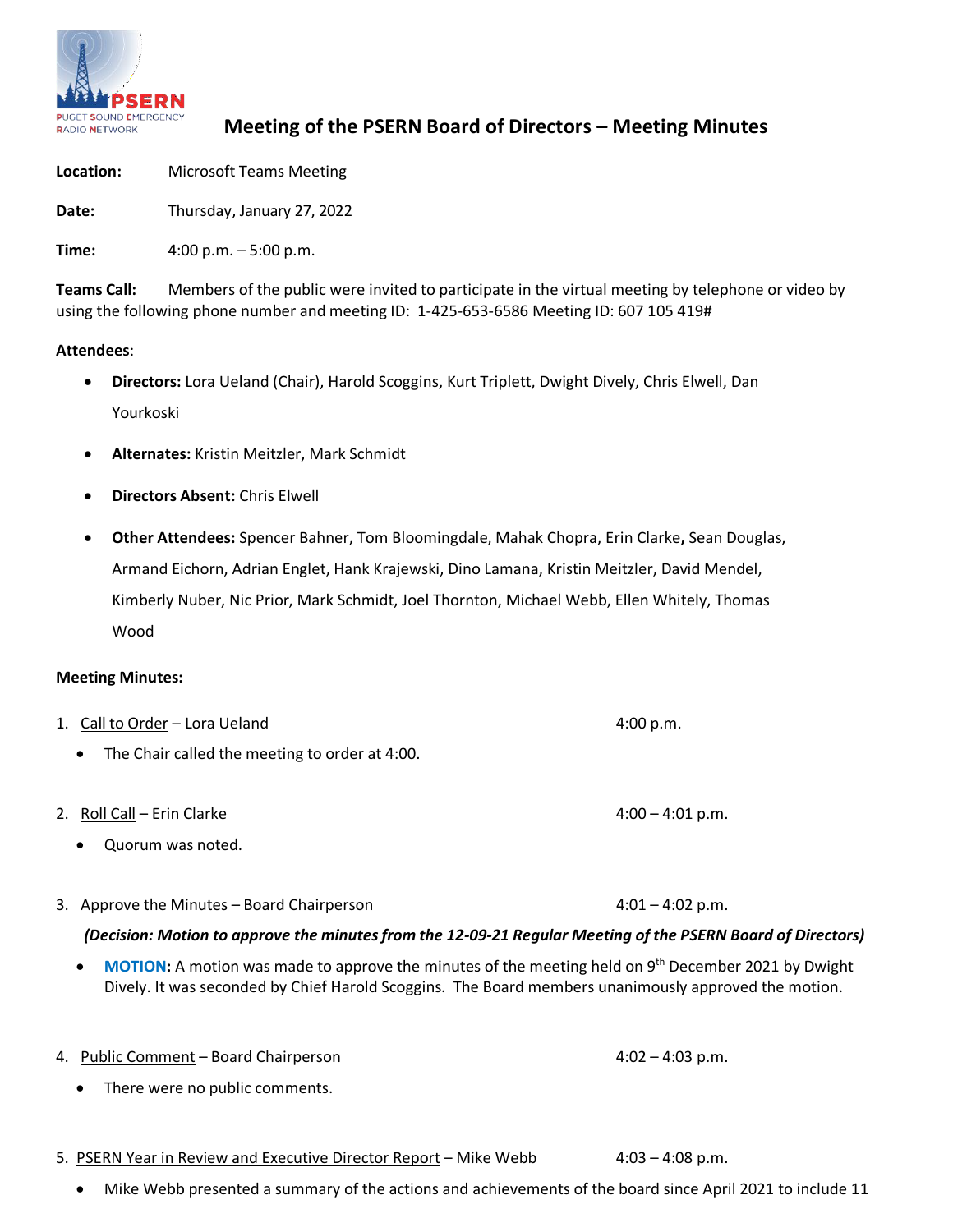board resolutions, hiring of Executive Director and Administrator, acquisition of insurance and legal counsel, and approval of Procurement Policy.

- Discussions have begun with commercial wireless carriers regarding collocation on PSERN's towers.
- Achievements of colleagues within the PSERN Project were acknowledged ahead of WAVE 1 radio deployment.
- 6. Board Resolutions Small Works & Federal Rosters Mike Webb  $4:09 4:11$  p.m.
	- Mike Webb presented the report which identified the need for two board resolutions to address Small Works and Federal Agency procurement.

### *(Decision: Motion to pass Resolution 22-01)*

• **MOTION:** A motion was made by Chief Harold Scoggins to pass Resolution 22-01 to establish a small works roster procedure for Public Works contracts consistent with and pursuant to the requirements of RCW 39.04.155. It was seconded by Kurt Triplett. The Board members unanimously approved the motion.

#### *(Decision: Motion to pass Resolution 22-02)*

• **MOTION:** A motion was made by Dwight Dively to pass Resolution 22-02 to authorize Federal Agency Purchases allowing PSERN to purchase Services and Goods from or through a federal agency without following the additional processes in the policy. It was seconded by Chief Harold Scoggins. The Board members unanimously approved the motion.

#### 7. Startup Period Staffing and Spending Plan – Mike Webb  $4:11 - 4:27$  p.m.

- Mike Webb presented updates to the December report summarizing estimated and expected costs and indicated they are within the previously authorized \$1.85 M startup funding.
- It is noted that costs in plan only include set up and running of the PSERN Operator organization prior to FSA and no operational costs for the network are included.
- Several important assumptions and exclusions were presented to the Board to include the following:
	- $\circ$  1) Costs only include set up and running of the PSERN Operator organization prior to FSA, covering its financial, administrative, and operational processes, systems, and capabilities.
	- $\circ$  2) FSA is assumed to occur at the end of 1Q 2023 at which point service fee revenue would begin.
	- o 3) Additional technical staff is assumed to on-board at FSA.
	- $\circ$  4) Number 3 is not likely to be feasible and so additional transitionary operational funding will be needed to include the addressing of the gap between the end of Project funding for technical staff and FSA and the future discussion about further work and reporting to the Board.
- Kurt Triplett asked for clarification on the estimated cost of PSERN-specific IT items to ensure the estimate is sufficient.
- Mike Webb stated that the estimate is based on the applications being SaaS / cloud hosted, meaning the costs included are for implementation and licensing/subscription fees in 2022 only, with those subscription costs continuing indefinitely.
- It is recommended that the Board approve this 2022 spending plan (\$1,042 M) subject to the following:
	- o 1) A further \$750K will need to be set aside for Q1 2023.
	- $\circ$  2) Approval would mean this is recognized as a baseline spending plan for the Operator.
	- o 3) Further reporting at each Board meeting will be provided.
	- o 4) Significant expenditures above \$50k would require Board approval.
- Chair Ueland asked the Board if they were comfortable with the \$50k approval amount to avoid the Executive Director having to request approval for many expenditures likely to often exceed that amount.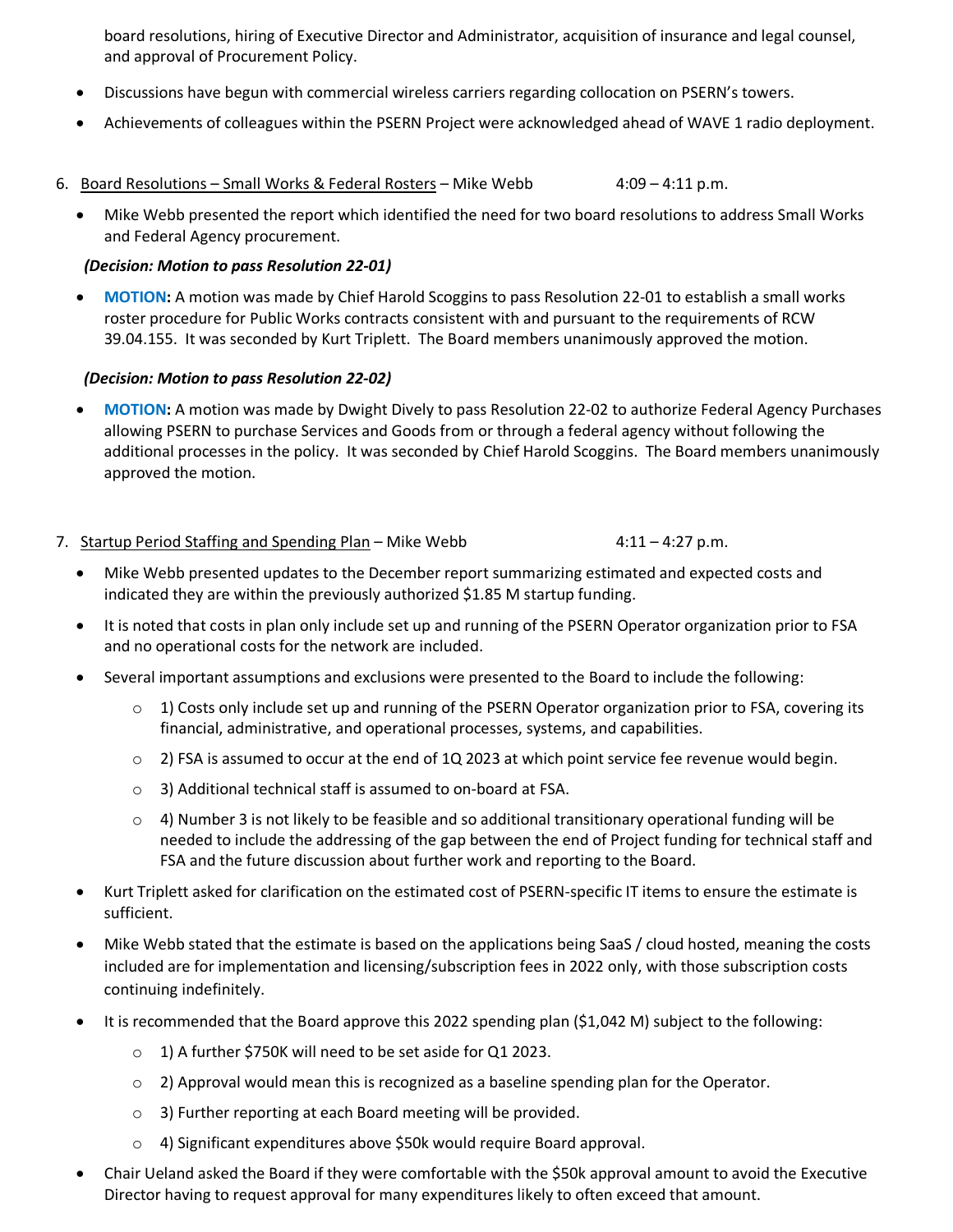- $\circ$  Some members indicated they would be comfortable moving the approval limit up to \$75-100K.
- $\circ$  Kurt Triplett noted that the \$50K limit was reasonable for the 18-month timeframe with a fixed allowance from the Joint Board but would likely need to be reassessed after PSERN assumes its own budget and revenue sources.
- $\circ$  Members agreed to accept the proposed \$50K approval limit noting it could be reassessed as needed.
- It is further recommended that the Board approve the hiring of a Finance Manager and Technical Operations Manager:
- Chief Harold Scoggins asked for clarification on where the future PSERN team would be housed.
	- Mike Webb noted there are costs built in the 2022 Spending Plan to operate out of the KCIT facilities into 2023.
	- $\circ$  There will be a further analysis and decisions to be made to determine what kind of space the Operator will need moving forward.

#### *(Decision: Motion to approve 2022 Spending Plan)*

• **MOTION:** A motion was made by Kurt Triplett to approve the 2022 Spending Plan as discussed in the report and authorize expenditures against it, subject to 1) The Executive Director providing monthly status reports/updates at each Board meeting that describes Year-to-Date spending against plan, and any revisions to expenditure forecasts, including cost estimates and timing, and 2) Significant expenditures (>\$50,000) will require further, explicit Board Approval. It was seconded by Dwight Dively. The Board members unanimously approved the motion.

#### *(Decision: Motion to approve Startup Period Staffing Plan)*

- **MOTION:** A motion was made to by Dwight Dively to approve the hiring of the Finance Manager and Technical Operations Manager following a similar hiring process as used for the Executive Director and Administrator III hiring, pursuant to the staffing agreement with King County. It was seconded by Kurt Triplett. The Board members unanimously approved the motion.
- 8. Financial Advisory Services Mike Webb 4:27 4:31 p.m.
	- Mike Webb outlined the need for the PSERN Operator to engage a firm to provide financial services in several areas related to setup of its financial management capabilities, processes, and systems.
	- Proposed Phase 1 and Phase 2 scopes of work were provided as part of the inquiry letter sent to prospective firms.
	- A master service agreement will be executed in the coming weeks with the selected firm, Clark Nuber PS.
	- The Phase 1 scope of work will be finalized shortly, and the consultant authorized to start that phase of work.

#### 9. BoD Work Plan Update – Mike Webb  $4:31 - 4:34$  p.m.

- Mike Webb provides and update to the PSERN Operator's workplan to show developments and changes since the last version was distributed at the May 27, 2021 Board meeting.
	- $\circ$  Updates to completed items, dates to reflect progress to date and projected timelines.
	- o Further breakout of staffing and hiring plan.
	- o Engagement of financial advisory services to setup financial capabilities and engagement of security consulting services.
	- Addition of a coordinated stakeholder communication strategy/plan.
- Board members were asked to provide best way for Erin Clarke to collect information needed to obtain Washington State Business License if they have yet to do so.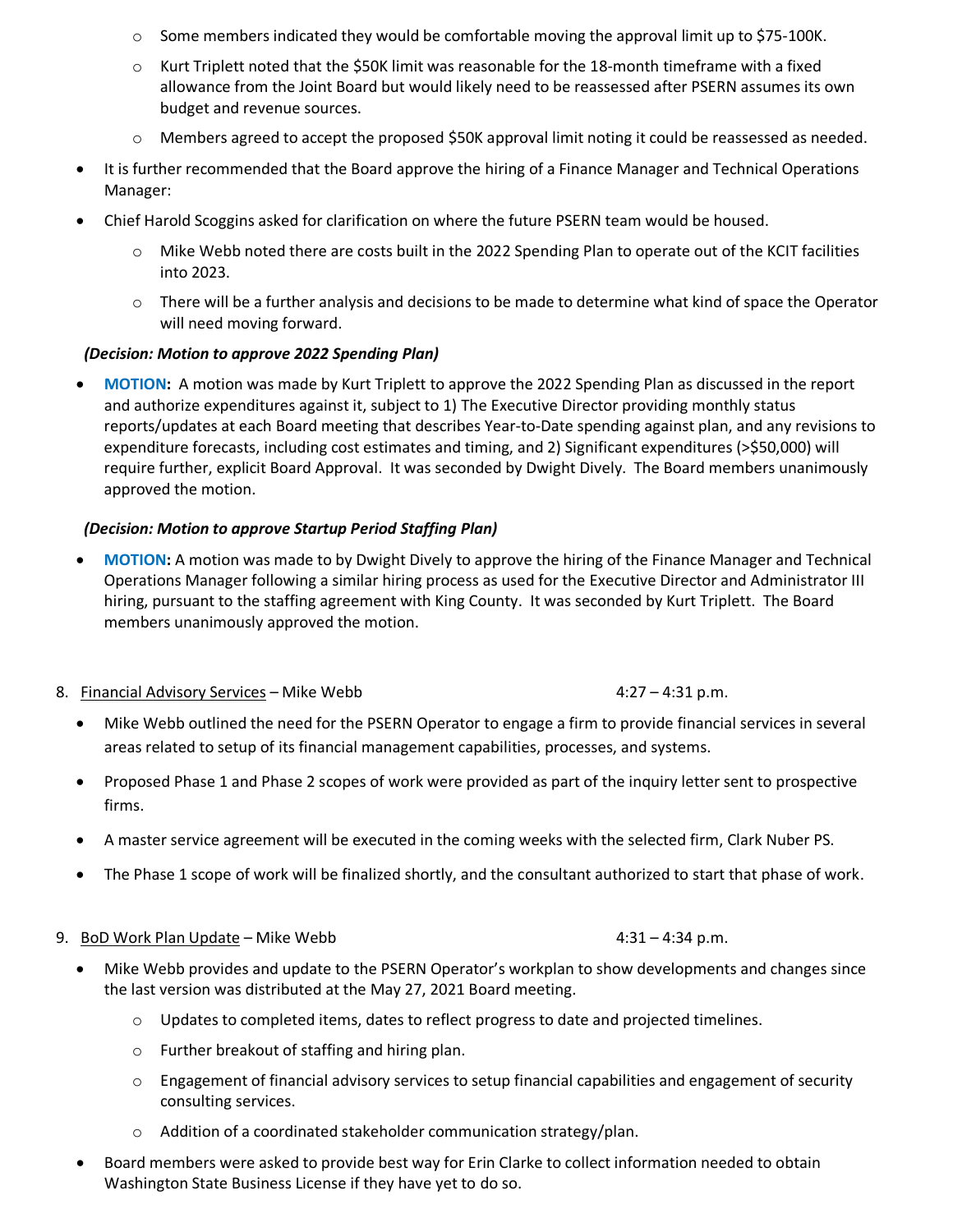# 11. Review Action Items - Board Chairperson **11. Review A:34 - 4:35 p.m.** • Members who have not done so are asked to contact Mike Webb or Erin Clarke to provide personal information for obtaining Washington State Business License. 12. Executive Session **4:35** – 4:35 p.m. • There was no executive session. 13. <u>Other Business</u> 2:35 p.m.

• The Chair indicated that she will be away for the February meeting and Chief Scoggins has agreed to chair.

Next Meeting: February 24, 2022

Adjourn 4:35 p.m.

# 10. PSERN Board of Directors Officer Report – Board Officers 4:34 – 4:34 p.m.

• Nothing to report.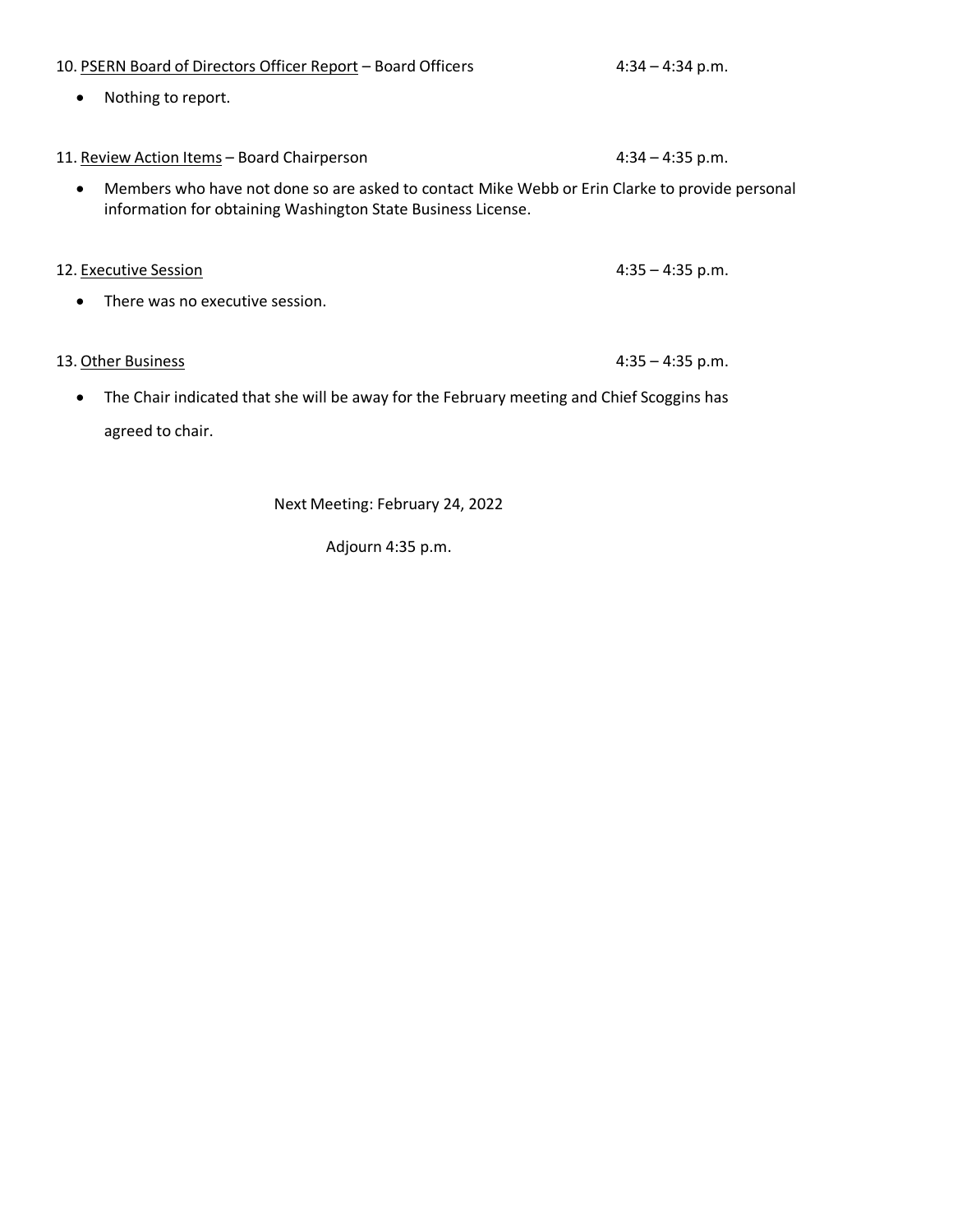# PSERN Board of Directors Staff Report Agenda Item #5



**Title:** Executive Director Report – February 2022 **Meeting Date:** February 24, 2022 **PSERN Staff Contact:** Michael Webb, Executive Director **Action:** Discussion

#### **SUMMARY:**

This report provides a summary of the activities of the PSERN Operator since the last report to the Board at the January 2022 meeting.

#### **ANALYSIS:**

#### Stakeholder Engagement

- I continue to participate in the monthly meetings of the Project Operations Board and the bi-weekly meetings of the Project Technical Committee.
	- $\circ$  This includes updates on PSERN Operator startup status and the work of the Operator Board.
- On February 2<sup>nd</sup>, I attended the King County Fire Commissioners Association Executive Board meeting and provided an update on the establishment of the PSERN Operator.
	- $\circ$  The KC FCA has inquired about the timing for the formation of the PSERN "Operating Board" as contemplated by the Operator ILA.

#### Staffing/Hiring

- A staffing requisition for the Finance Manager hiring has been created and is currently being processed by KCIT HR.
- The job posting will be made by the end of February, with interviews likely to start in April.
	- o Participation by Board members and alternates on one or more interview panels has been requested.
- A staffing and transition plan for technical and operational staff is being developed and will be shared with the Board at the March meeting.
	- $\circ$  This plan will identify the existing technical positions that will transition to the Operator pursuant to the ILA.
	- o A method of funding technical/operational staff to enable on-boarding prior to FSA will be required and will be discussed at the April meeting.

#### Financial Advisory Phase 1 Project

- A service agreement with Clark Nuber PS and the initial Task Order for the Phase 1 engagement have been executed; a kick-off meeting for the project is being held on February 18<sup>th</sup>.
- Board members and other key stakeholders will be invited to participate in the project to gather input in several areas, including financial policy, internal controls, reporting and asset transferal.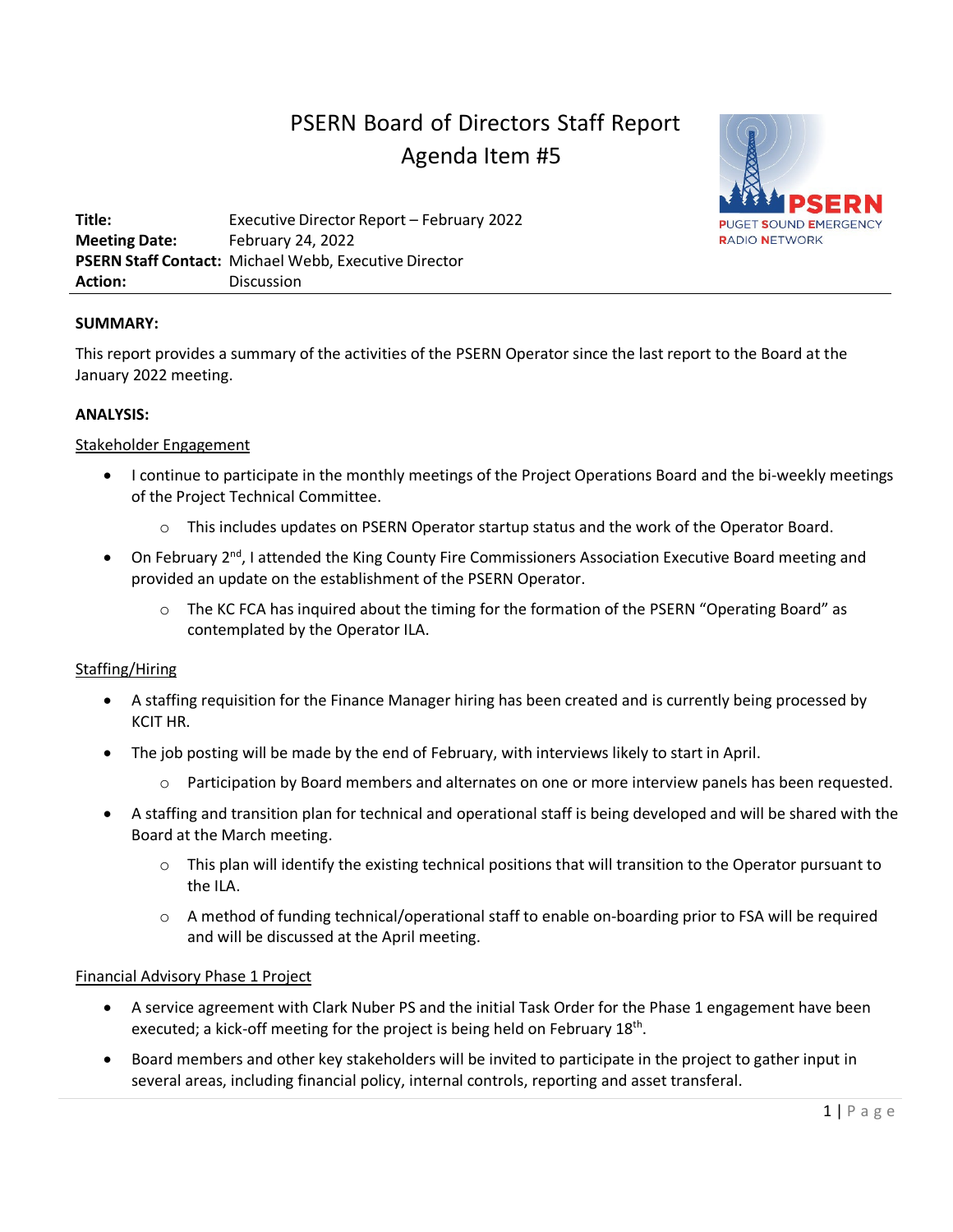#### Operating Budget Development

- Initial work to develop the 2023 (post FSA) operating budget is underway:
	- $\circ$  Radio site leases and maintenance/service agreements are currently being inventoried and associated costs captured.
	- $\circ$  Discussions with the Operator's insurer regarding expanding PSERN's insurance coverage have begun.
	- $\circ$  Due to the volume of sites, agreements and vendors, this work will take several months.
	- $\circ$  A technical/operational staffing plan will be incorporated and brought forward for Board review in the coming months.

#### Records Management

- Direction has been provided by the King County Prosecuting Attorney's Office that PSERN Operator records should not be submitted into King County's content management system.
- Therefore, interim measures have been implemented for the management for PSERN Operator records:
	- o A subsite within the current PSERN Project SharePoint will continue to be used to store records specific to the Operator (board materials, contracts, policies, etc.).
	- $\circ$  Certain project document records will transfer to the Operator at FSA pursuant to the transfer agreement that is being developed; these documents will be tagged appropriately.
- Pacifica Law Group have been requested to provide a proposal for support in developing a records management plan/policy for the Operator.
- KCIT will be assisting PSERN in setting up its own MS365 and Sharepoint environments in the coming months.

#### Radio Site Leases

- A review and summarization of radio site leases is being undertaken, with several objectives in mind:
	- o Develop a plan for the assignment of those leases to the Operator.
	- o Capture the ongoing costs and PSERN Operator obligations.
	- $\circ$  Capture the requirements (property, liability, etc.) to support the expansion of PSERN's insurance coverage starting at FSA.

#### BoD Workplan Updates

- The following workplan items have been completed:
	- o (7b) Classifications for PSERN Finance Manager and Technical Operations Manager have been established.
	- o (15) Washington State Business License has been obtained.
	- o MRSC Roster Account has been successfully created for the Operator (re: procurement policy).
	- o Financial Advisory Services have been engaged/hired.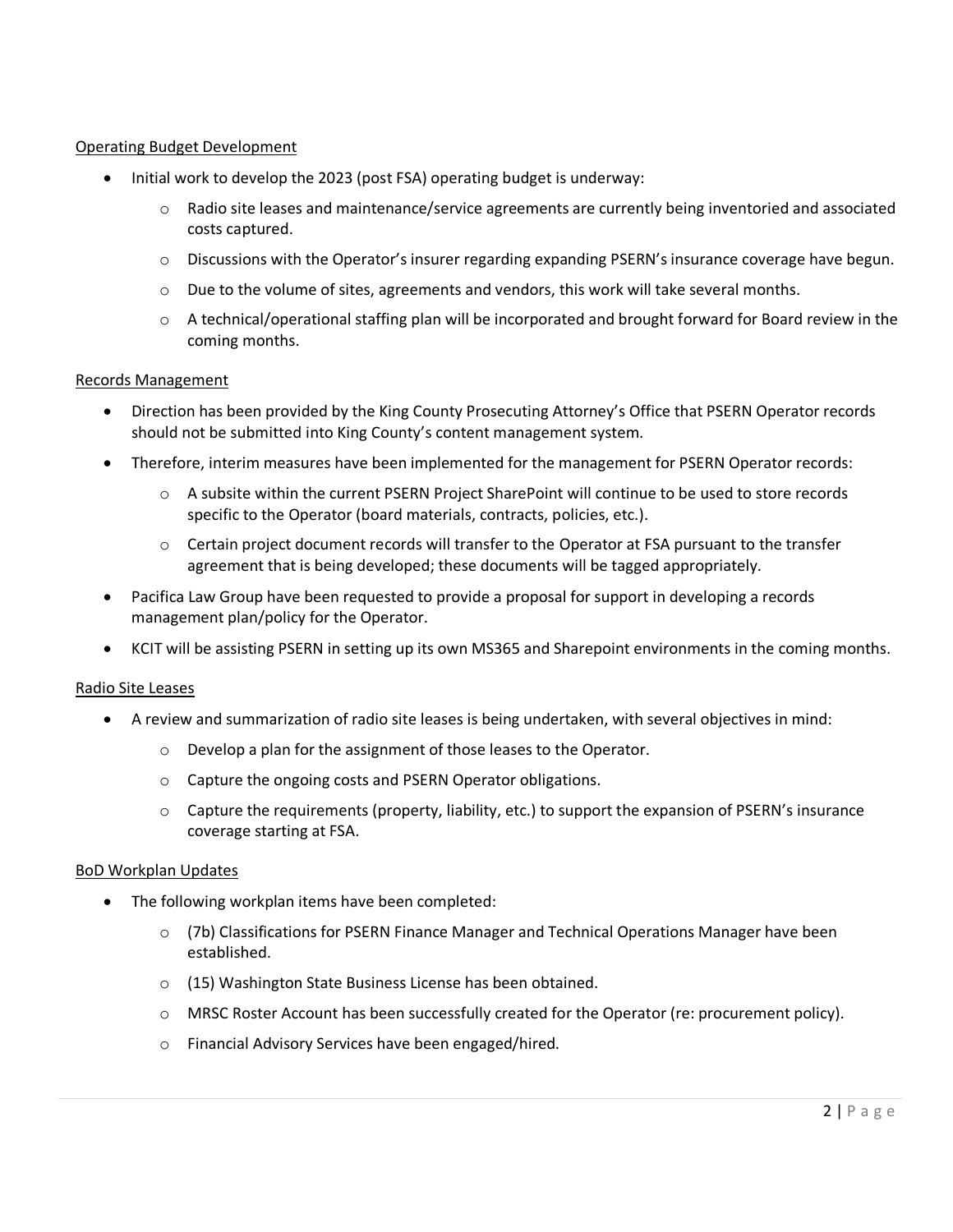#### Commercial Carrier Tower Collocation

- Discussions with a commercial wireless carrier are underway regarding collocation at several PSERN sites in the near-term (in 2022).
- To establish collocation arrangements and implement in 2022 will require execution of interim lease/license agreements with King County for the period prior to FSA when the Operator acquires the assets.
	- o Special approval by King County Executive will be required.
	- o There is a risk that an interim agreement cannot be implemented in time for construction in 2022.
	- $\circ$  It may, therefore, be more expedient to focus on agreements with the Operator that would commence in 2023.
- A more detailed report on this topic will be provided for the March meeting.

#### **Workspace**

- The facility being used by the Project for radio deployment is being evaluated as a potential workspace for the PSERN Operator staff:
	- $\circ$  The building is currently vacant but under lease by King County until the end of 2024.
	- $\circ$  The building includes sufficient office and operator space to house Operator staff for at least the first two years of operations (to end 2024).

#### Upcoming Board Meeting Topics

- Topics expected to be brought forward over the next 3 board meetings include the following:
	- o March 2022:
		- **Tower site collocation briefing.**
		- Preliminary Operator staffing and staff transition plan.
	- o April 2022:
		- **•** Operational startup funding requirement (Pre-FSA).
	- o May 2022:
		- **Approval of operational startup and staffing plans.**
- The timing of these items is based on an objective of issuing initial job offers to transitioning staff in the July-August 2022 timeframe.
- These topics are in addition to the regular standing items, including Executive Director's report and Spending Update.

#### **CONCLUSION:**

This report has provided a summary of the work undertaken by the PSERN Operator since the previous report in January.

#### **SUPPORTING DOCUMENTATION:**

None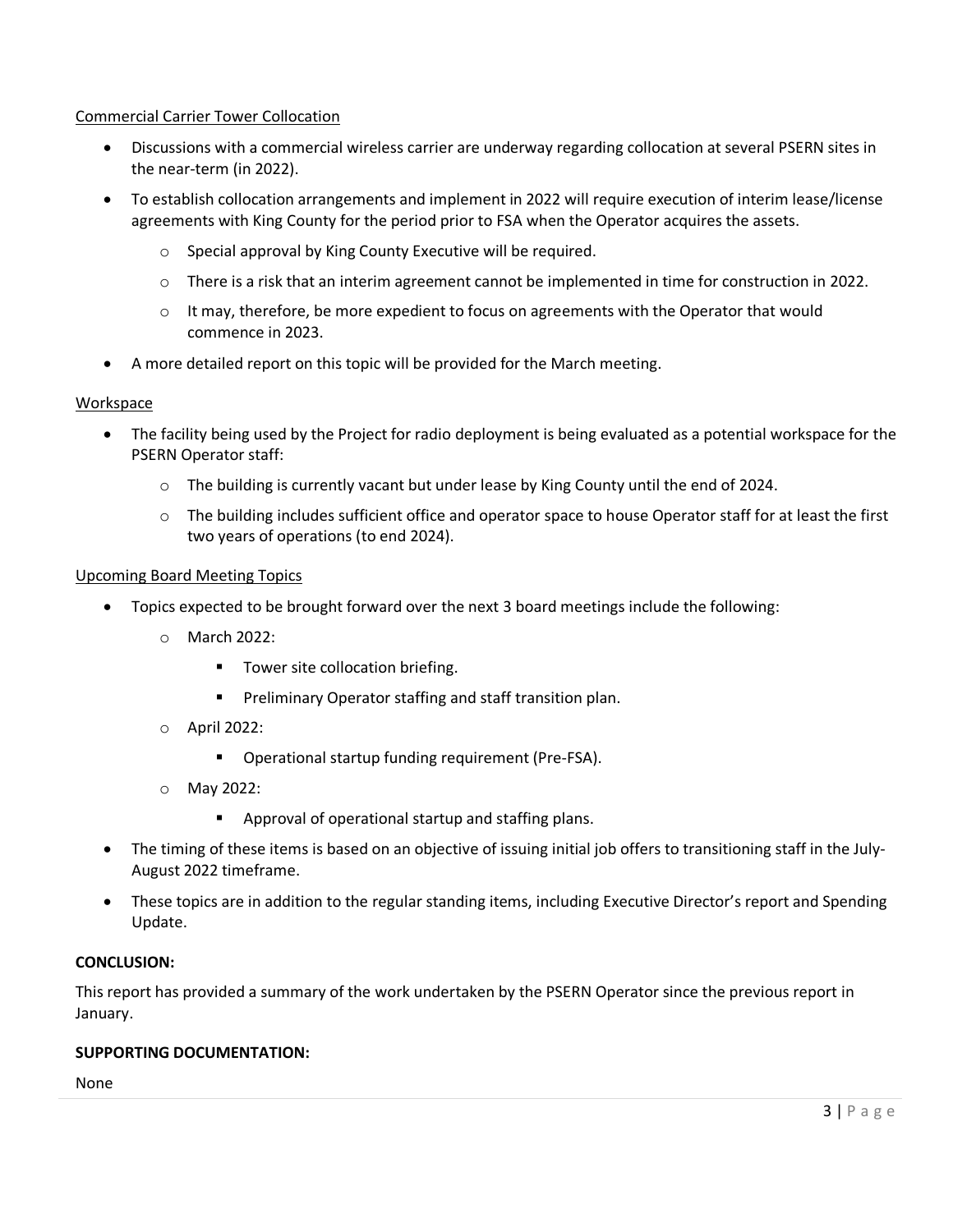# PSERN Operator Board of Directors Staff Report - Agenda Item #6

| Title:                | Administrative Startup Spending Update - February 2022 |  |  |  |  |  |  |  |
|-----------------------|--------------------------------------------------------|--|--|--|--|--|--|--|
| <b>Meeting Date:</b>  | <b>February 24, 2022</b>                               |  |  |  |  |  |  |  |
| <b>Staff Contact:</b> | Michael Webb, Executive Director                       |  |  |  |  |  |  |  |
| <b>Action:</b>        | <b>Discussion</b>                                      |  |  |  |  |  |  |  |



#### **SUMMARY:**

This report provides an update on PSERN Operator administrative start-up expenditures to the end of January 2022, and a revised forecast of expenditures to Full System Acceptance in March 2023.

#### **BACKGROUND:**

As discussed in the January 2022 report to the Board (Start-up Staffing and Spending Plan), in the absence of a financial management system and supporting policy and processes for PSERN, the Executive Director will provide monthly status reports/updates at each Board meeting that describe:

- Year-To-Date spending against the baseline spending plan (for administrative start-up).
- Revisions to expenditure forecasts, including cost estimates and timing.

Currently, all PSERN Operator expenditures are being recorded against a specific expense code within the broader PSERN Project accounts/funds in the King County financial system (Oracle). Reports can be run on demand to show expenditures/transactions coded against the Operator.

At the point the PSERN Operator has its own financial management system later in 2022, standardized or pro forma financial reports will be provided on a regular basis to be determined by the Board.

#### **ANALYSIS:**

Appendix A provides a summary of the Year-to-Date spending of the PSERN Operator as of the end of January 2022. Spending to date is currently on-track and/or below the estimates provided in the baseline spending plan.

The following notes apply:

- The 2023 forecast is for 3 months, as FSA is assumed to occur at the end of March 2023.
- 2021 actual amounts hav been revised as the amounts shown in January 2022 board were determined prior to closing of the December accounts.
- Staffing spending is shown as tracking to forecast although it is expected that the Finance Manager on-boarding will occur later than April  $1<sup>st</sup>$ .
- The majority of expenditures to date are staffing and benefits, with small expenditures for legal services and King County IT services

#### **CONCLUSION:**

This report provided an updated on administrative start-up expenditures through to the end of January 2022 and a revised forecast of expenditures to Full System Acceptance in March 2023. Spending to date is on-track or below the estimates provided in the baseline spending plan.